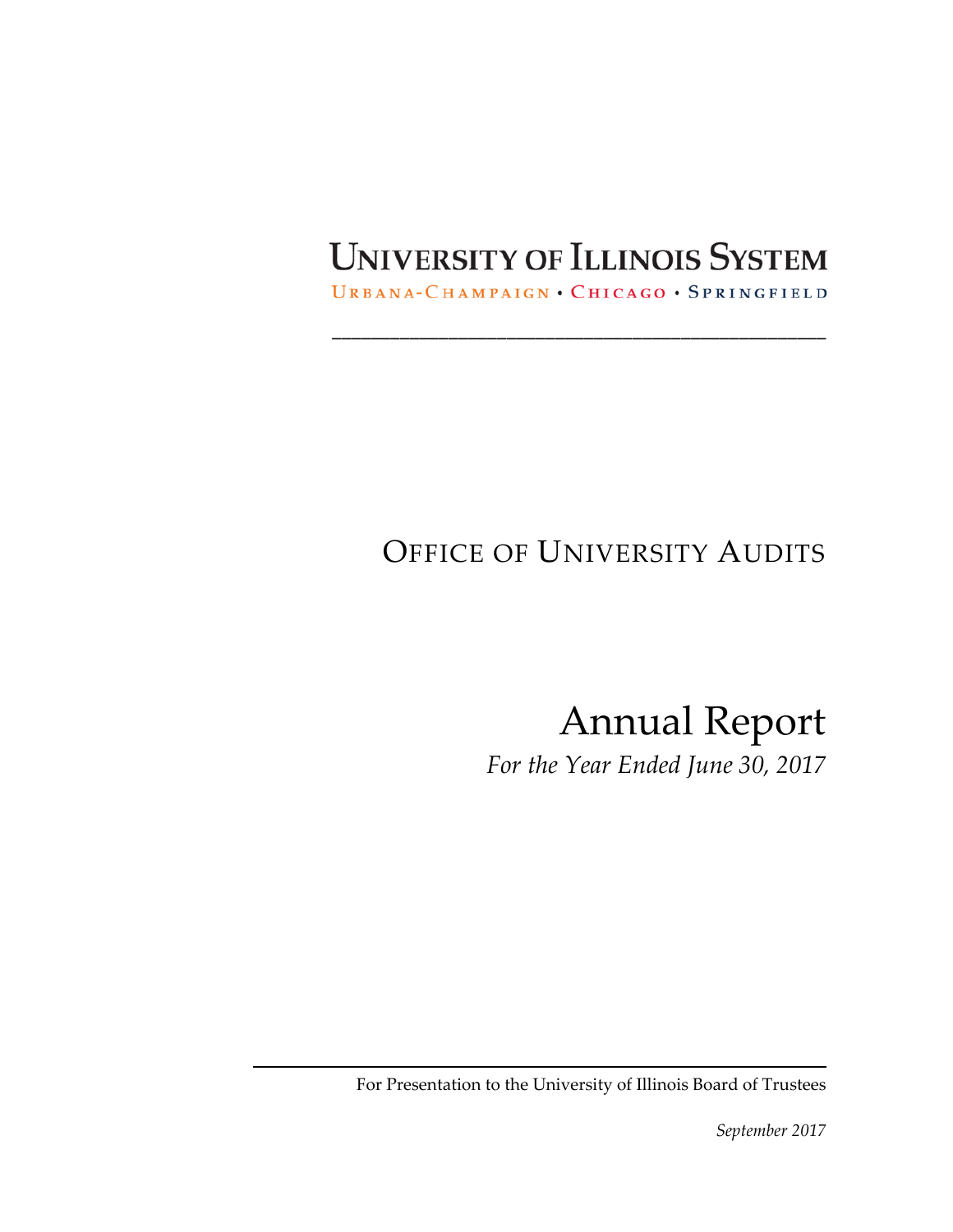## Table of Contents

|            | Page |
|------------|------|
| Section 1: |      |
| Section 2: |      |
| Section 3: |      |

# Appendices

|  | 9   |
|--|-----|
|  | 10  |
|  | 14  |
|  | -16 |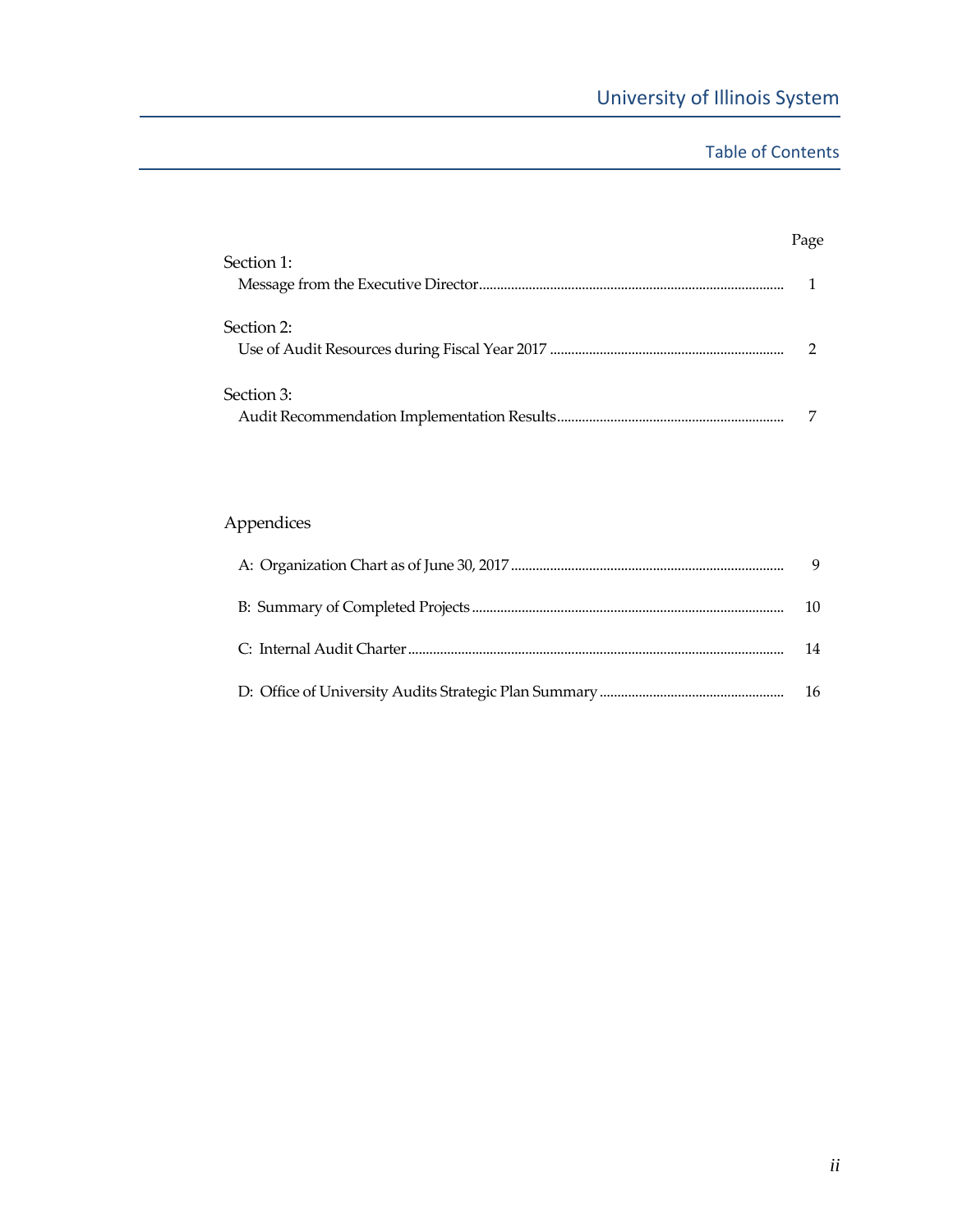Message from the Executive Director

President Killeen and The University of Illinois Board of Trustees

On behalf of the Office of University Audits (Office), I am pleased to present our Annual Report for the Year Ended June 30, 2017 (Report). The Report describes our service to the University of Illinois System (System) through the utilization of audit resources, performance metrics and benchmarks, and adherence to professional standards and our Internal Audit Charter.

Our mission is to protect and strengthen the System, by providing independent, objective assurance and consulting services that evaluate the effectiveness of governance, risk management, and internal control processes. Similar to other units of the System, we were impacted by the State budget situation. Nonetheless, a robust program of work was delivered with existing resources to assist management and leadership of the System in effectively and efficiently achieving goals and objectives, while contributing to the mitigation of various risks. Selected highlights include:

- We delivered over 17,000 hours of service.
- We completed 54 audit, investigation, and consulting projects resulting in approximately 230 recommendations for improvement.
- We validated the implementation of nearly 200 improvements made by management.
- Our productivity rate was 86%, compared to our peer benchmark of 85%.
- Through collective efforts with management, the average number of days to implement audit recommendations was reduced from 349 days to 128 days.

Based on the program of work completed during fiscal year 2017, we submit the following representations:

- All audits were performed in accordance with The Institute of Internal Auditor's *International Standards for the Professional Practice of Internal Auditing.*
- The Audit Plan and each individual audit were risk‐driven.
- There is transparency in all reports issued; all significant findings were reported.
- We received cooperation from management in all audits conducted.

The Office's accomplishments would not have been possible without the dedication and professionalism of the employees in the Office, and I thank them for their efforts. I also would like to thank the officers and staff of the System for their cooperation and responsiveness. Finally, I thank you for your continued support of our Office.

Sincerely,

Julie A. Zemaitis

Executive Director of University Audits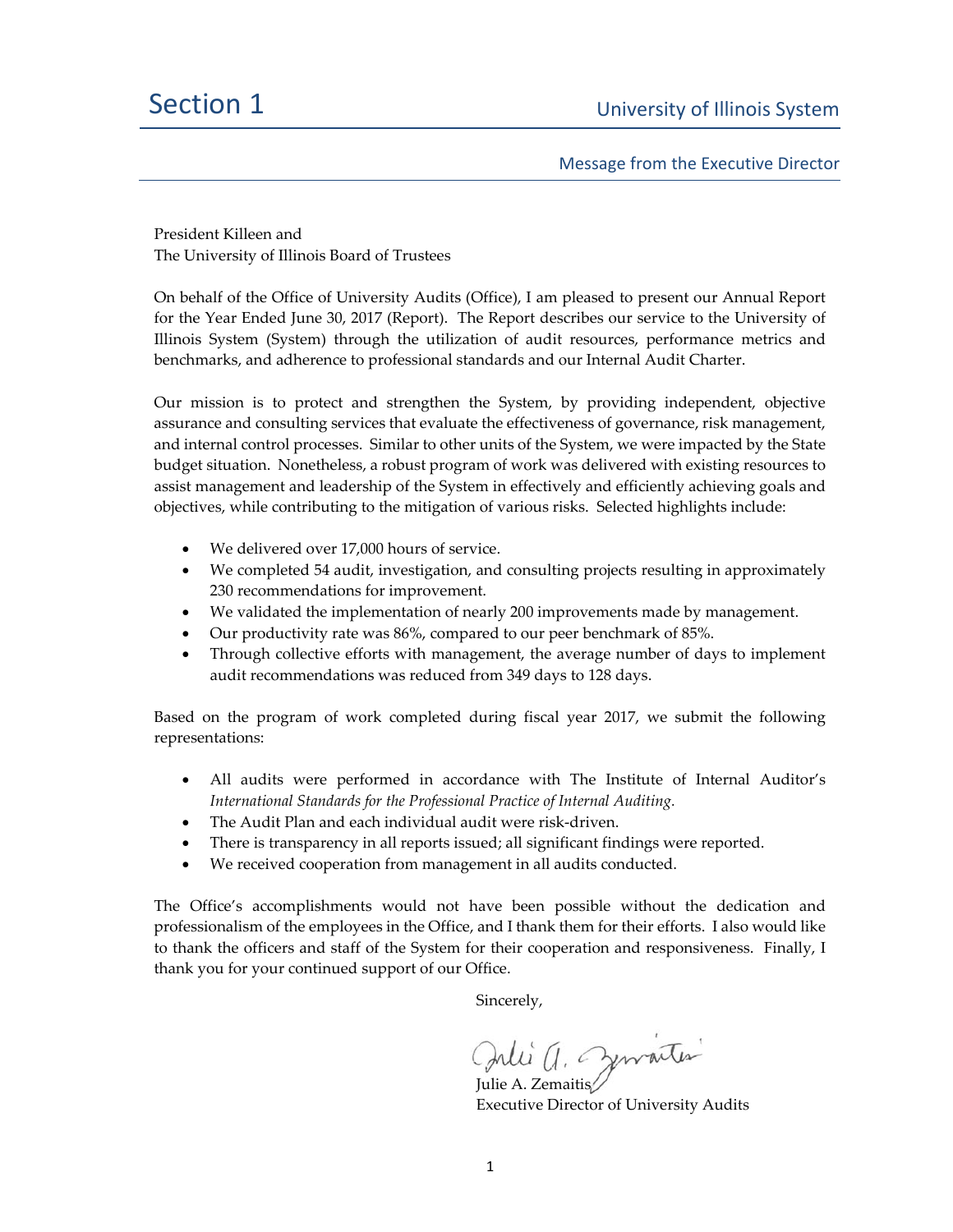Use of Audit Resources during Fiscal Year 2017

The Office's strategic intent is to operate in a manner that adds value within the System, focuses on the differing primary stakeholders' expectations and priorities, and adapts to changes in technology, legislation, and organizational strategic priorities.

As with all System organizations, resources are finite and must be applied judiciously to ensure the maximum contribution and benefit possible toward achieving the System's vision and objectives.

Following are summaries of how our Office utilized audit resources during fiscal year 2017.

|                       | <b>Number of Projects</b> |                                       |                                                              |             |                          |                             |
|-----------------------|---------------------------|---------------------------------------|--------------------------------------------------------------|-------------|--------------------------|-----------------------------|
|                       | FY16 Plan                 | <b>Project Completed</b><br>FY17 Plan | Fieldwork<br>Completed -<br>Report<br>Drafted and<br>Pending | In-Progress | Deferred to<br>FY18 Plan | Withdrawn $-$<br>Lower Risk |
| <b>Planned Audits</b> | 9                         | 30                                    | 5                                                            | 6           | 14                       | 8                           |
| Projects Added        | 0                         | 15                                    | 2                                                            | 7           | 0                        | 0                           |
| <b>TOTAL</b>          | 9                         | 45                                    |                                                              | 13          | 14                       | 8                           |

### FISCAL YEAR 2017 AUDIT PLAN COMPLETION STATUS

|                                  | <b>Hours</b> |        |           |         |  |
|----------------------------------|--------------|--------|-----------|---------|--|
|                                  |              |        | Remaining |         |  |
|                                  | Planned      | Actual | Hours     | Percent |  |
| <b>Planned Audits</b>            | 11,665       | 10,098 | 1,567     | 13%     |  |
| Emerging Issues / Investigations | 6,465        | 5,624  | 841       | 13%     |  |
| Follow-up                        | 1,280        | 1,304  | (24)      | 0%      |  |
| <b>TOTAL</b>                     | 19,410       | 17,026 | 2,384     | 13%     |  |

The variance in total hours is reflective of open positions during the year, which were held open during the System Office hiring freeze.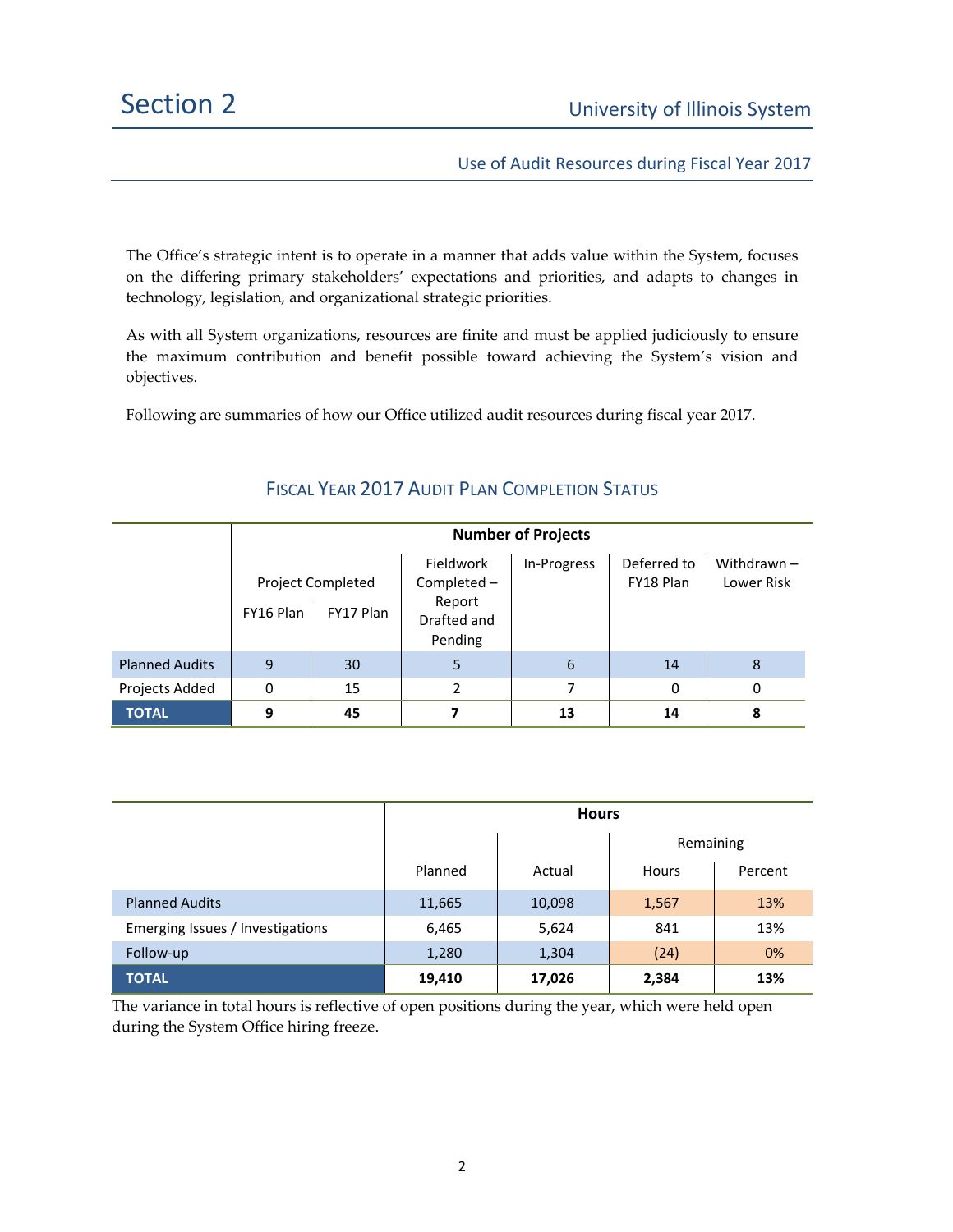# DIRECT AUDIT HOURS BY TYPE OF PROJECT



Fiscal Year 2017

#### Fiscal Year 2016



*Appendix B* provides a summary of completed projects, along with a definition of audit project types.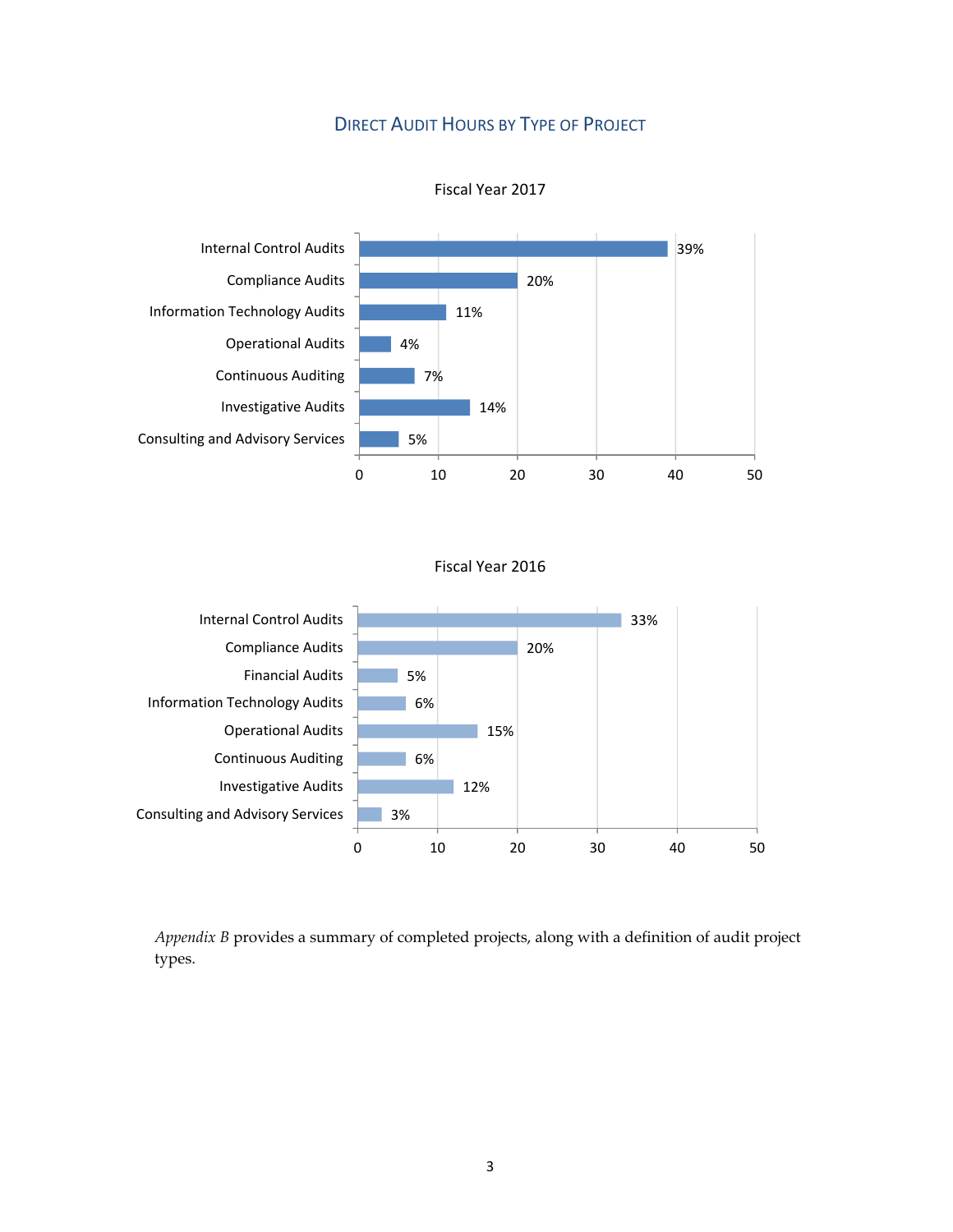## DIRECT AUDIT HOURS BY UNIVERSITY / AREA



Fiscal Year 2017

#### Fiscal Years 2016 and 2017



■ Actual Audit Hours - FY16 Actual Audit Hours - FY17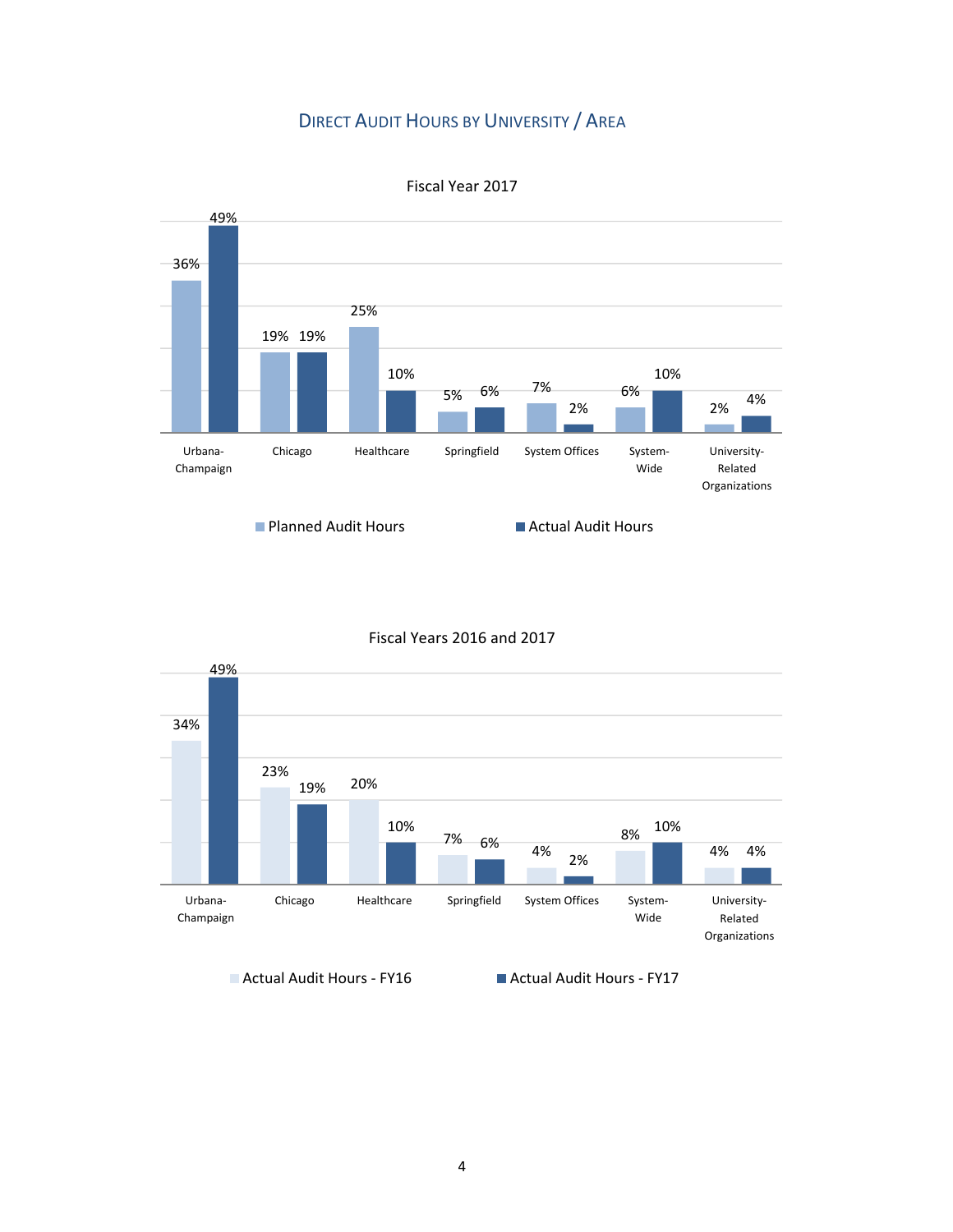

#### Fiscal Years 2016 and 2017 Personnel Expenditures



The unfavorable variances in Fiscal Year 2016 are a direct result of the lack of State Budget impact to the System, as are the net deficits in Office fund balances for Fiscal Years ended 2016 and 2017. Over 95% of our Office's budget source is State funds. The approved Office of University Audits Deficit Reduction Plan to address this is dependent upon receipt of adequate State funding, or implementation of a new System Office Funding Model, which is currently in development.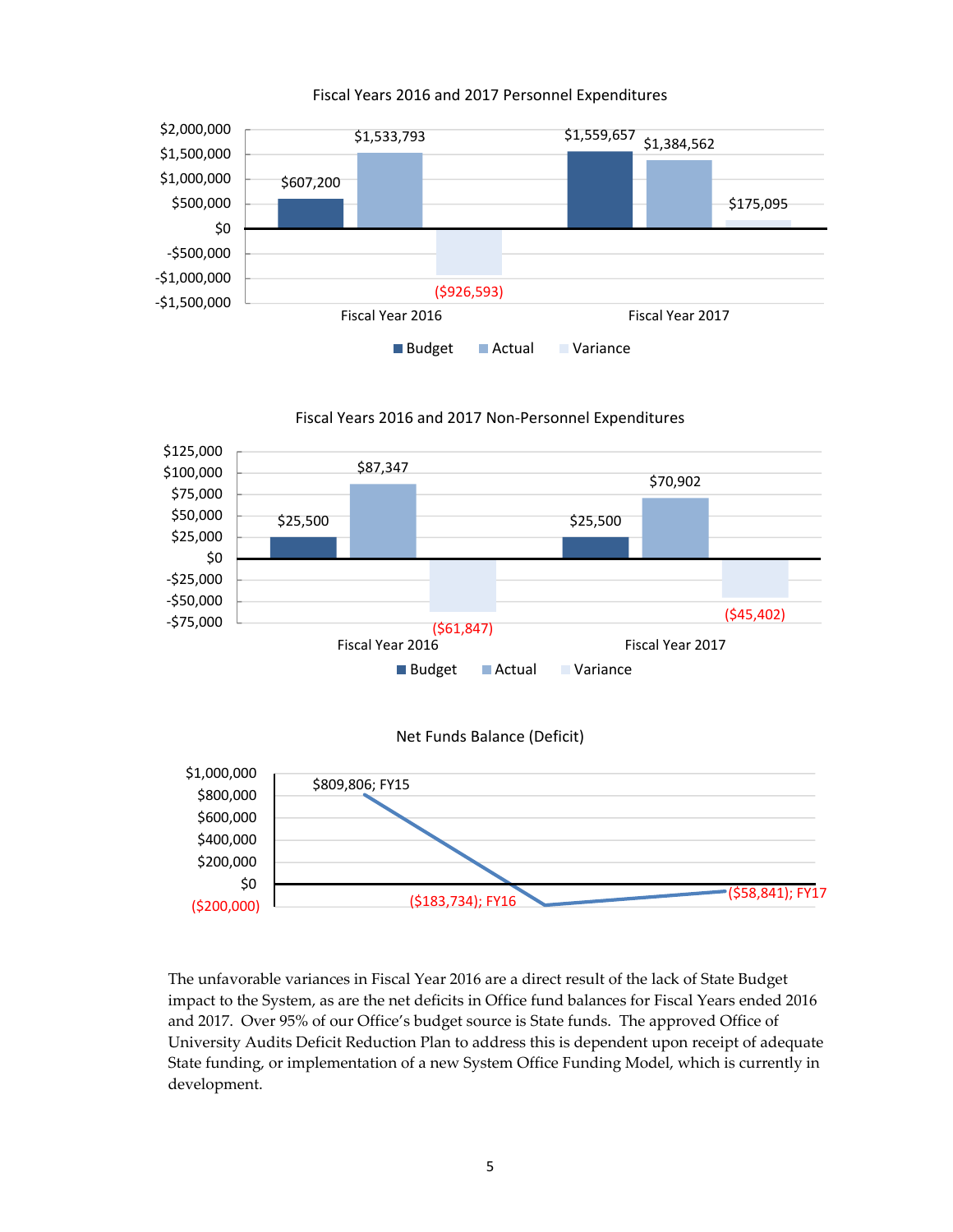#### Fiscal Years 2016 and 2017 Use of Non‐Personnel Expenditures (Actual)



System Internal Assessments

■ Other (Inter-Campus Travel, Recruiting, Supplies, Postage, Library Materials, Miscellaneous)



#### Fiscal Year 2017 Productivity Rate

*\*Institute of Internal Auditors' Global Information Network Survey*

 $\frac{1}{2}$  ,  $\frac{1}{2}$  ,  $\frac{1}{2}$  ,  $\frac{1}{2}$  ,  $\frac{1}{2}$  ,  $\frac{1}{2}$  ,  $\frac{1}{2}$  ,  $\frac{1}{2}$  ,  $\frac{1}{2}$  ,  $\frac{1}{2}$  ,  $\frac{1}{2}$  ,  $\frac{1}{2}$  ,  $\frac{1}{2}$  ,  $\frac{1}{2}$  ,  $\frac{1}{2}$  ,  $\frac{1}{2}$  ,  $\frac{1}{2}$  ,  $\frac{1}{2}$  ,  $\frac{1$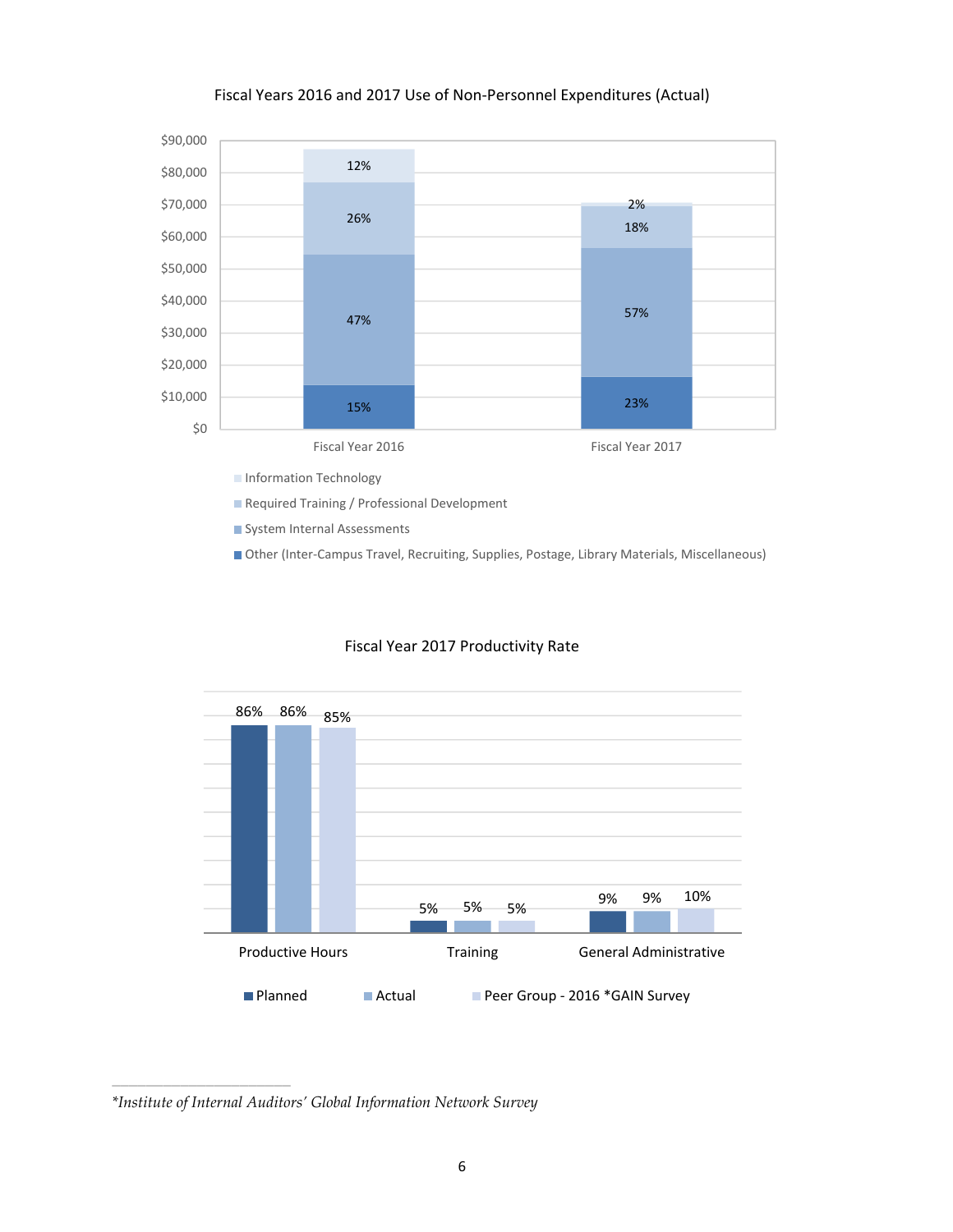Audit Recommendations Implementation Results

After the expected implementation dates provided by management have passed, all audit recommendations are revisited to determine the status of management's corrective action. It is through this process that the Office ensures that managements' actions have been effectively implemented or that senior management has accepted the risk of not taking action.

The results of the audit recommendation follow‐up activity for fiscal years 2015 through 2017 are presented in the following chart:

|                                                   | <b>Fiscal Year</b> |       |       |
|---------------------------------------------------|--------------------|-------|-------|
|                                                   | 2015               | 2016  | 2017  |
| <b>Beginning Balance</b>                          | 319                | 217   | 222   |
| New Recommendations                               | 209                | 250   | 234   |
| Implemented                                       | (258)              | (186) | (196) |
| Not Implemented (Risks Accepted by<br>Management) | (52)               | (57)  | (40)  |
| Withdrawn                                         | (1)                | (2)   | (13)  |
| <b>Ending Balance:</b>                            | 217                | 222   | 207   |

#### Implementation of System Audit Recommendations

Risk and Priority Rating All Open Audit Recommendations – 6/30/17

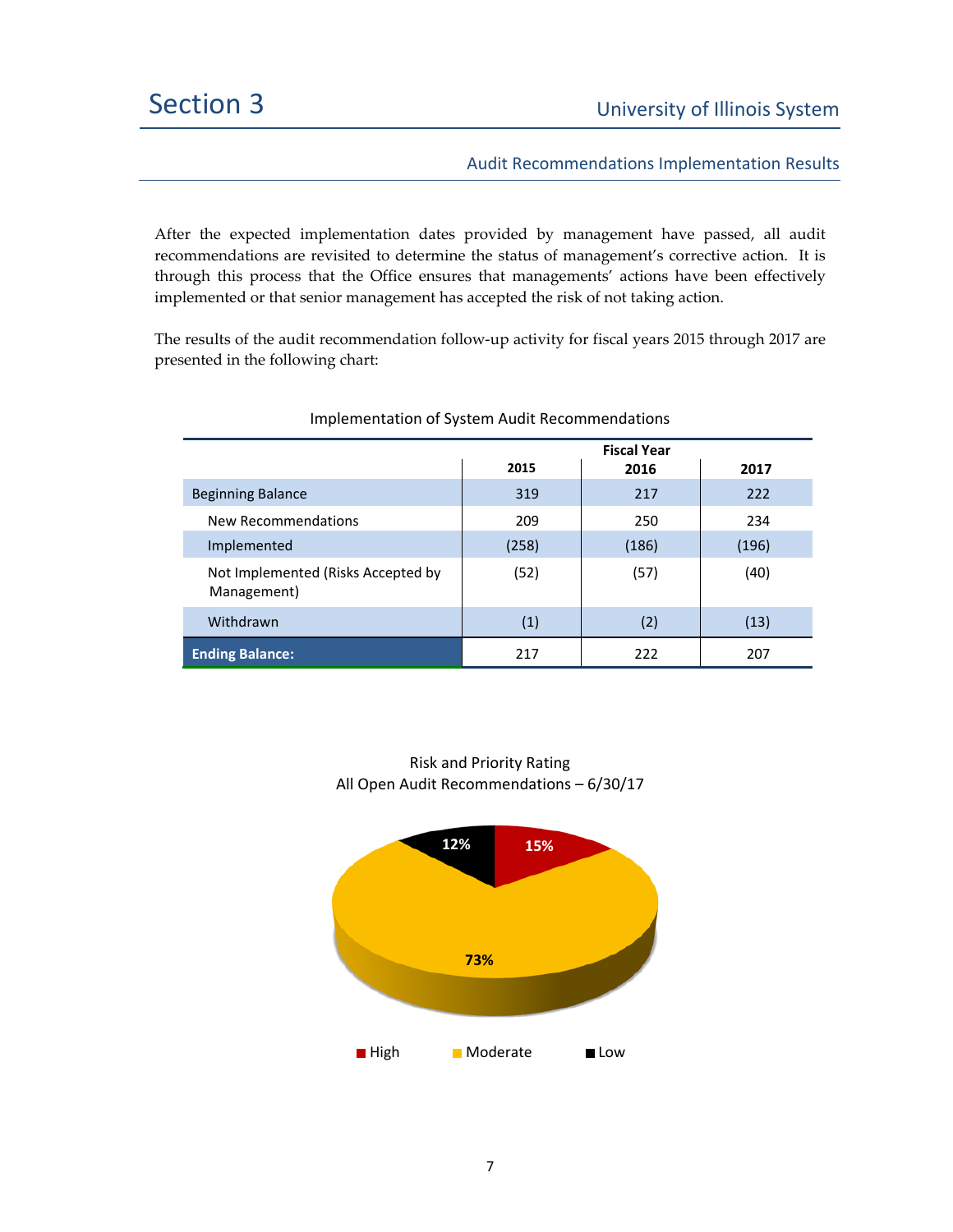Aging of outstanding audit recommendations at June 30, 2017, by management's original expected implementation date is illustrated in the table below:

| Fiscal Year 2020             | 6   |
|------------------------------|-----|
| Fiscal Year 2019             | 12  |
| Fiscal Year 2018             | 128 |
| Fiscal Year 2017             | 53  |
| Fiscal Year 2016             | 7   |
| Fiscal Year 2012             | 1   |
| <b>Total Recommendations</b> |     |

#### Aging of Outstanding Recommendations





Fiscal Year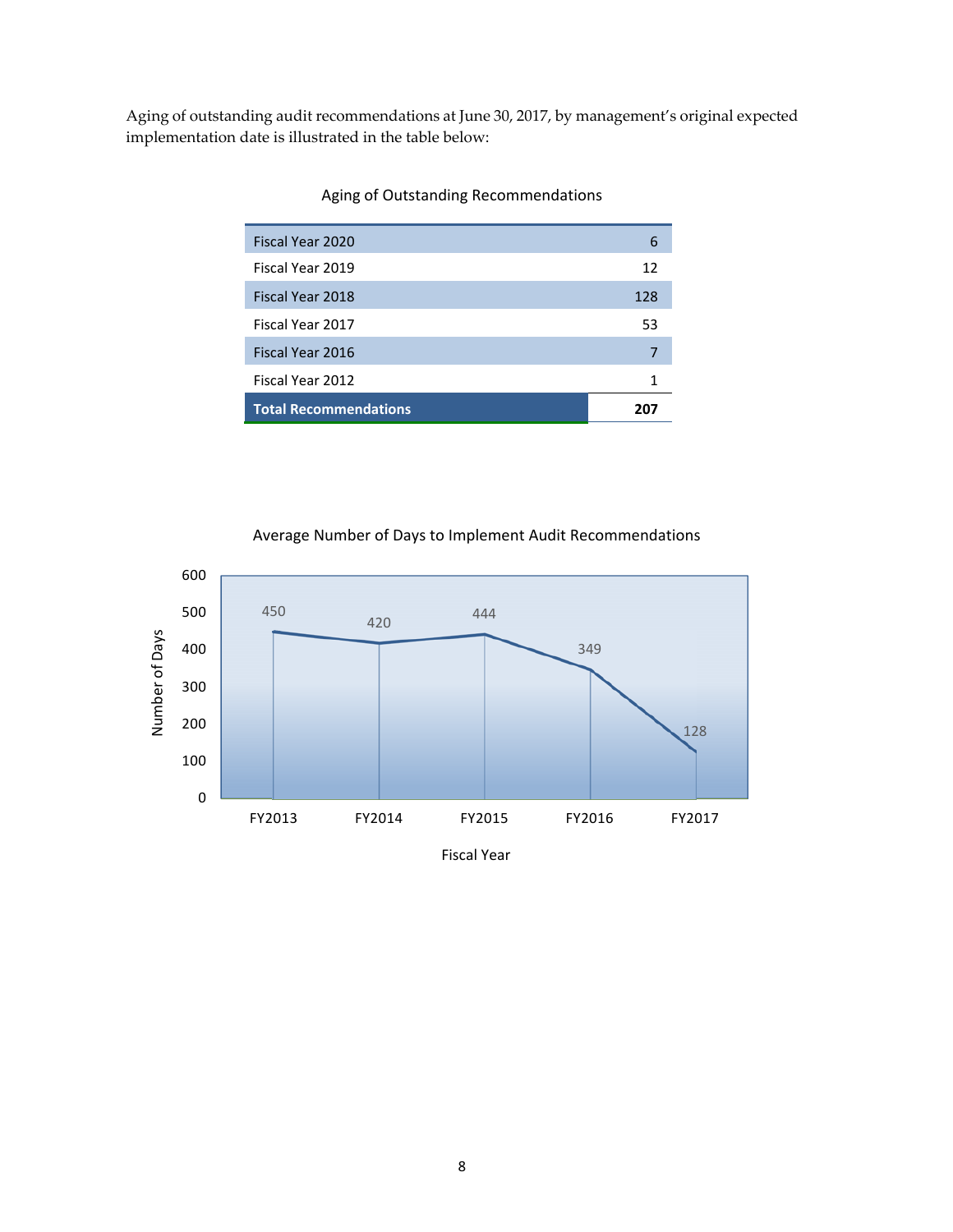# Appendix A Contract Contract Contract Contract Contract Contract Contract Contract Contract Contract Contract Contract Contract Contract Contract Contract Contract Contract Contract Contract Contract Contract Contract Cont

### Organization Chart as of June 30, 2017



#### **Professional Certifications and Advanced Degrees Held By Members of the Office of University Audits**

|    | <b>Professional Certifications</b>                   |  | <b>Advanced Degrees</b>                   |
|----|------------------------------------------------------|--|-------------------------------------------|
| 10 | CIA = Certified Internal Auditor                     |  | MBA = Master of Business Administration   |
| 9  | CPA = Certified Public Accountant                    |  | MAS = Master of Accounting Science        |
|    | CISA = Certified Information Systems Auditor         |  | Ed.M. = Master of Education               |
|    | CFE = Certified Fraud Examiner                       |  | MS = Masters of Science, Computer Science |
|    | <b>CGMA = Chartered Global Management Accountant</b> |  |                                           |
|    | CGAP = Certified Government Auditing Professional    |  |                                           |

| Advanced Degrees                        |
|-----------------------------------------|
| MBA = Master of Business Administration |
| MAS = Master of Accounting Science      |
|                                         |

- 1 Ed.M. = Master of Education
	- 1 MS = Masters of Science, Computer Science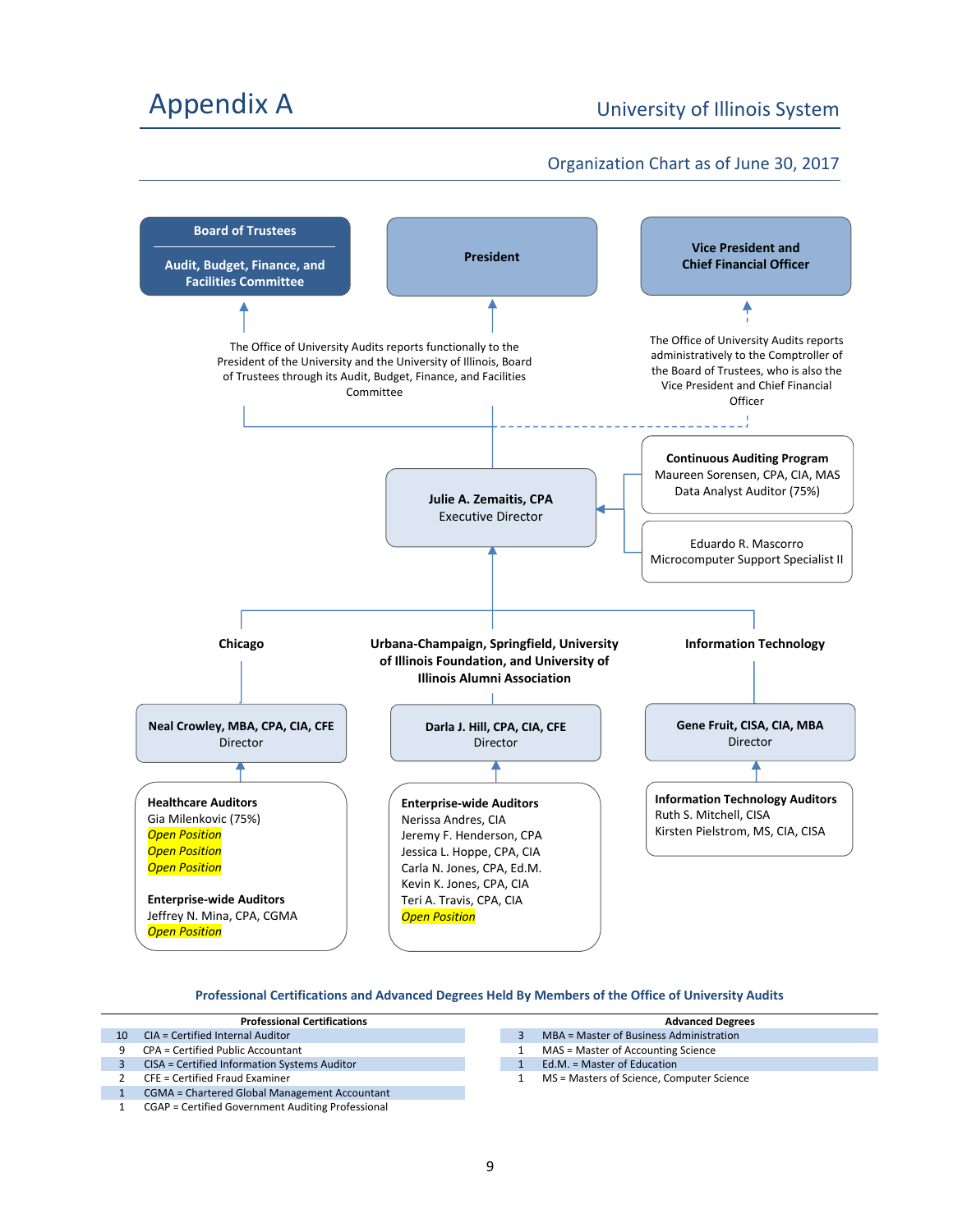Summary of Completed Projects

The following summarizes the projects completed during fiscal year 2017. All audits were performed in conformance with the *International Standards for the Professional Practice of Internal Auditing* as promulgated by The Institute of Internal Auditors (IIA) and adopted by the State of Illinois Internal Audit Advisory Board.

We completed 54 projects during fiscal year 2017.

#### INTERNAL CONTROL AUDITS

*Internal control audits* determine whether the unit is conducting its financial and business processes under an adequate system of internal control, as required by System policy and guidelines, and good business practice. These audits fulfill our agreement with the Legislative Audit Commission to perform reviews of judgmentally selected units to test the adequacy of the System's general systems of internal control.

Internal control audits were performed in the following areas:

Chicago

- Campus Auxiliary Services, Campus Housing
- College of Education, CHANCE Program
- College of Engineering, Chemical Engineering Department
- Facilities Management, Job Order Contracting, Contract Processing and Administration
- UIC Police Department
- University of Illinois Hospital, Materials Management
- University of Illinois Hospital and Health Sciences Systems, Cancer Center
- University of Illinois Hospital and Health Sciences Systems, Craniofacial Center

Urbana‐Champaign

- Center for Innovation in Teaching and Learning
- College of Business, Office of the Dean
- College of Agricultural, Consumer, and Environmental Sciences, Department of Animal Sciences
- Office of Inclusion and Intercultural Relations
- University Housing, Dining Services

System Offices

Merchant Card Services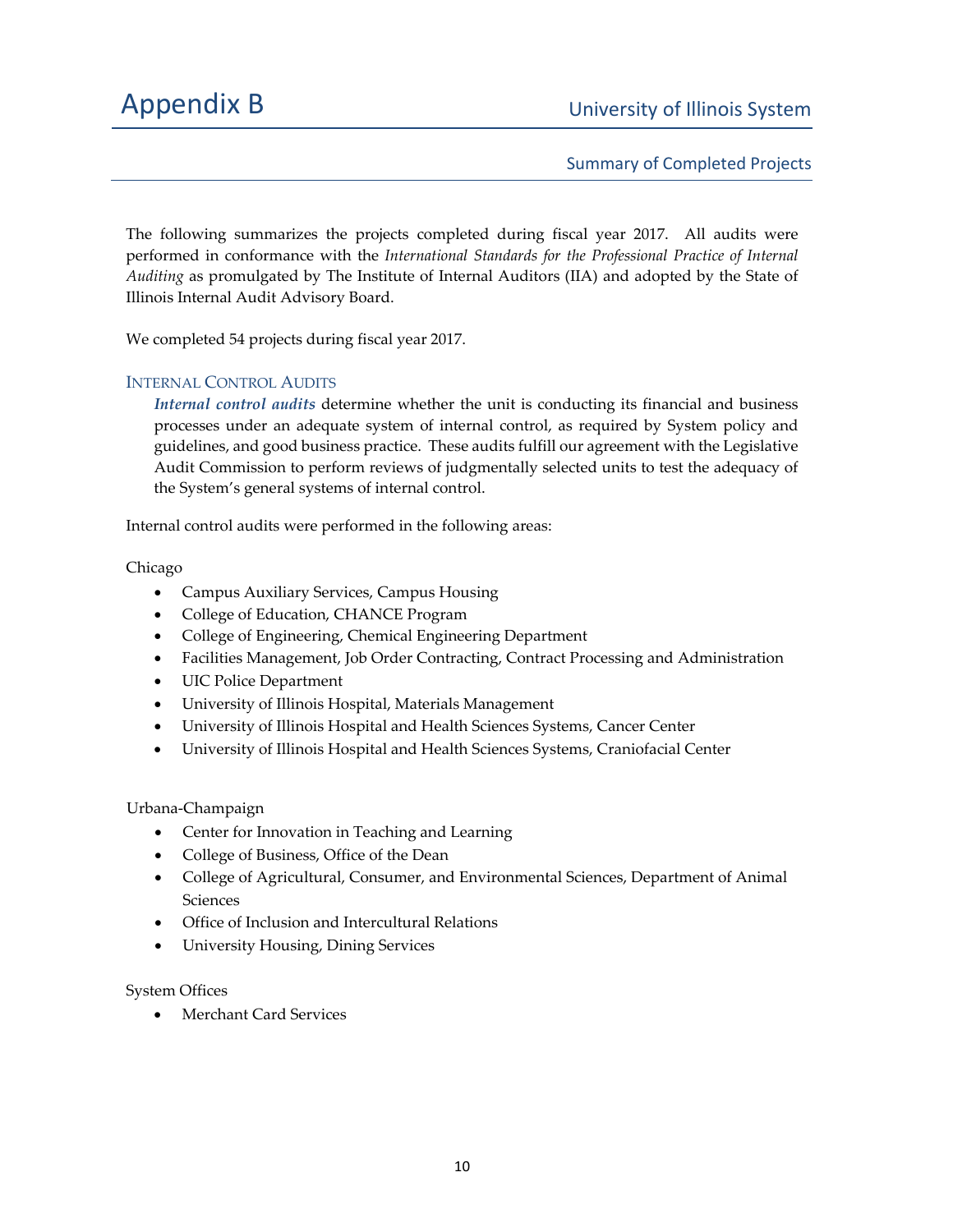#### COMPLIANCE AUDITS

*Compliance audits* determine the adequacy of the design of systems to ensure compliance with System policies and procedures and external requirements. Audit recommendations typically address the need for improvements in procedures and controls intended to ensure compliance with applicable regulations.

Compliance audits included reviews of:

#### Chicago

- Human Resources, Protection of Minors Office, Protection of Minors Compliance Audit
- Office of Animal Care and Institutional Biosafety, Institutional Biosafety
- Vice Chancellor for Student Affairs and Financial Aid Office, Gift Administration and Donor Intent
- Vice Chancellor for Student Affairs, TRIO, Grant Programs Administration

#### Urbana‐Champaign

- College of Agricultural, Consumer, and Environmental Sciences, Department of Food Science and Human Nutrition, Grants and Contracts Administration
- Protection of Minors / Background Check Compliance

#### Springfield

Vice Chancellor for Student Affairs, Title IX and Student Discipline Compliance

#### INFORMATION TECHNOLOGY AUDITS

*Information technology audits* address the internal control environment of automated information processing systems and how people use those systems. IT audits typically evaluate system input, output, and processing controls; backup and recovery plans; system security; and computer facilities.

Information technology audits included reviews of:

#### Chicago

- Microsoft Exchange Online
- Vice Chancellor for Administrative Services

#### Urbana‐Champaign

- Business Continuity
- Information Security

#### System Offices

Administrative Information Technology Services, Banner Student System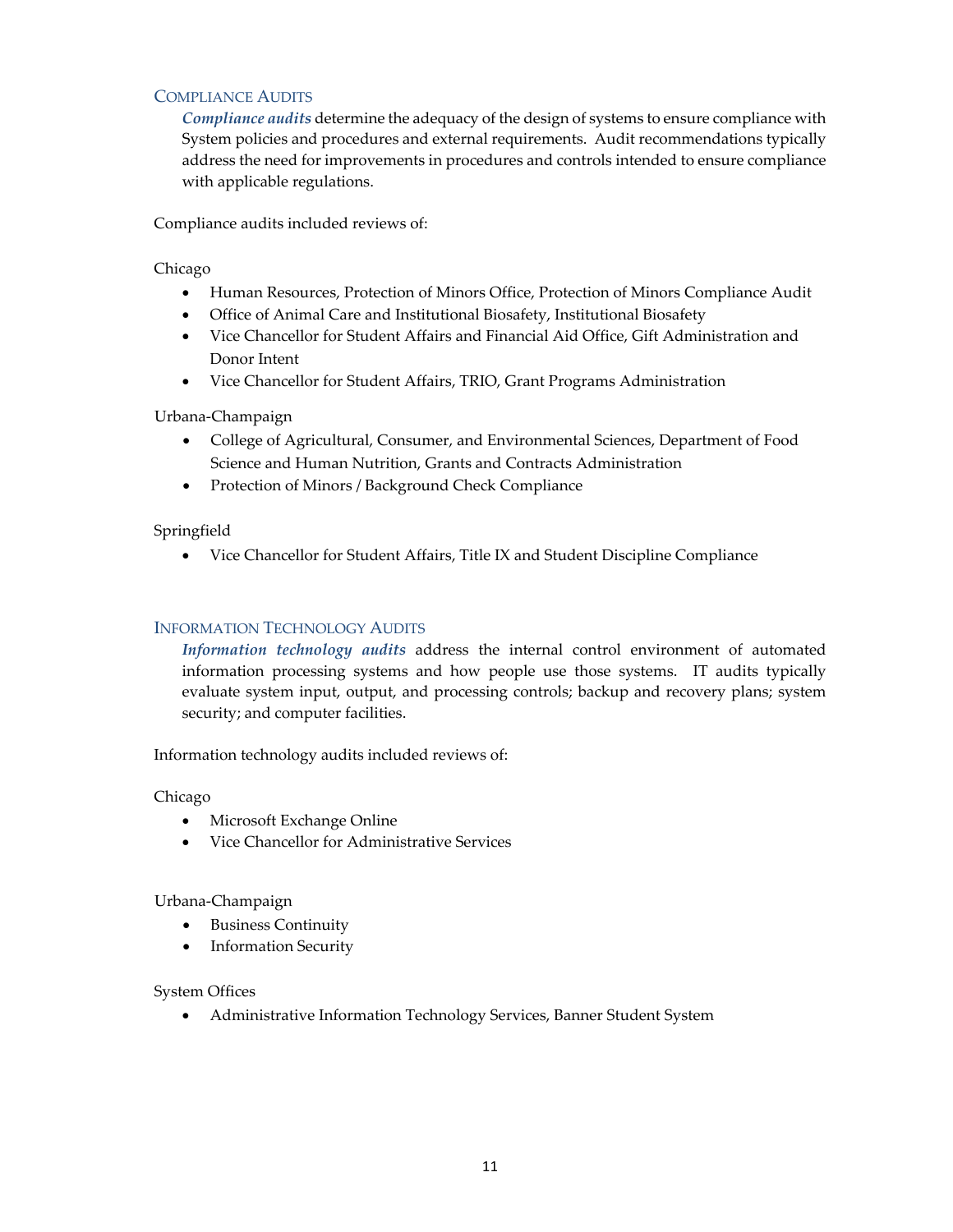#### CONTINUOUS AUDITING

*Continuous auditing* is a method of analyzing data with the objective of assessing risk and related internal controls. It involves using various data analysis techniques to identify anomalies and other indicators, such as non‐compliance with System policies, which may reveal control weaknesses. It can be used to assess the risk of a particular business cycle or to identify non-compliance. The analysis can be System-wide, with more detailed reviews of transactions occurring as needed based on the results. It is also used as an element of the annual risk assessment for audit plan development.

Continuous auditing included selected reviews in the areas of:

- Trending Analysis of Purchasing Activity
- Review of Matched Vendor and Employee Addresses, Social Security Numbers, and Direct Deposit Bank Accounts
- Review of Lump Sum Payments
- Review of Credit Card Refunds
- Review of Grant Expenditures
- Review of Vendor Payments
- Review of Overtime Pay
- Review of Vendors Used by One Employee
- Review of Vendors Paid through PayPal with a P‐Card
- Review of Vendor Bank Account Records
- UIC, College of Medicine, Ophthalmology and Visual Sciences, Review of T‐Card Charge Activity

#### INVESTIGATIVE AUDITS

*Investigative audits* focus on alleged civil or criminal violations of state or federal laws or violations of System policies and procedures that may result in prosecution or disciplinary action.

Five investigative audits and analyses were completed. These projects addressed allegations of misappropriation of System resources and non‐compliance with System policies.

#### CONSULTING AND ADVISORY SERVICES

*Consulting and advisory services* are management related service activities. The scope and procedures involved in consulting engagements are either directed by management or agreed upon with management. Reporting for consulting engagements is generally made directly to management requesting the service. Advisory services are less formal in nature and may include providing counsel, advice, facilitation, and training.

Chicago

Illinois Health Facilities and Services Review Board, Certificates of Need

Urbana‐Champaign

- Office of Diversity, Equity, and Access
- College of LAS, Department of English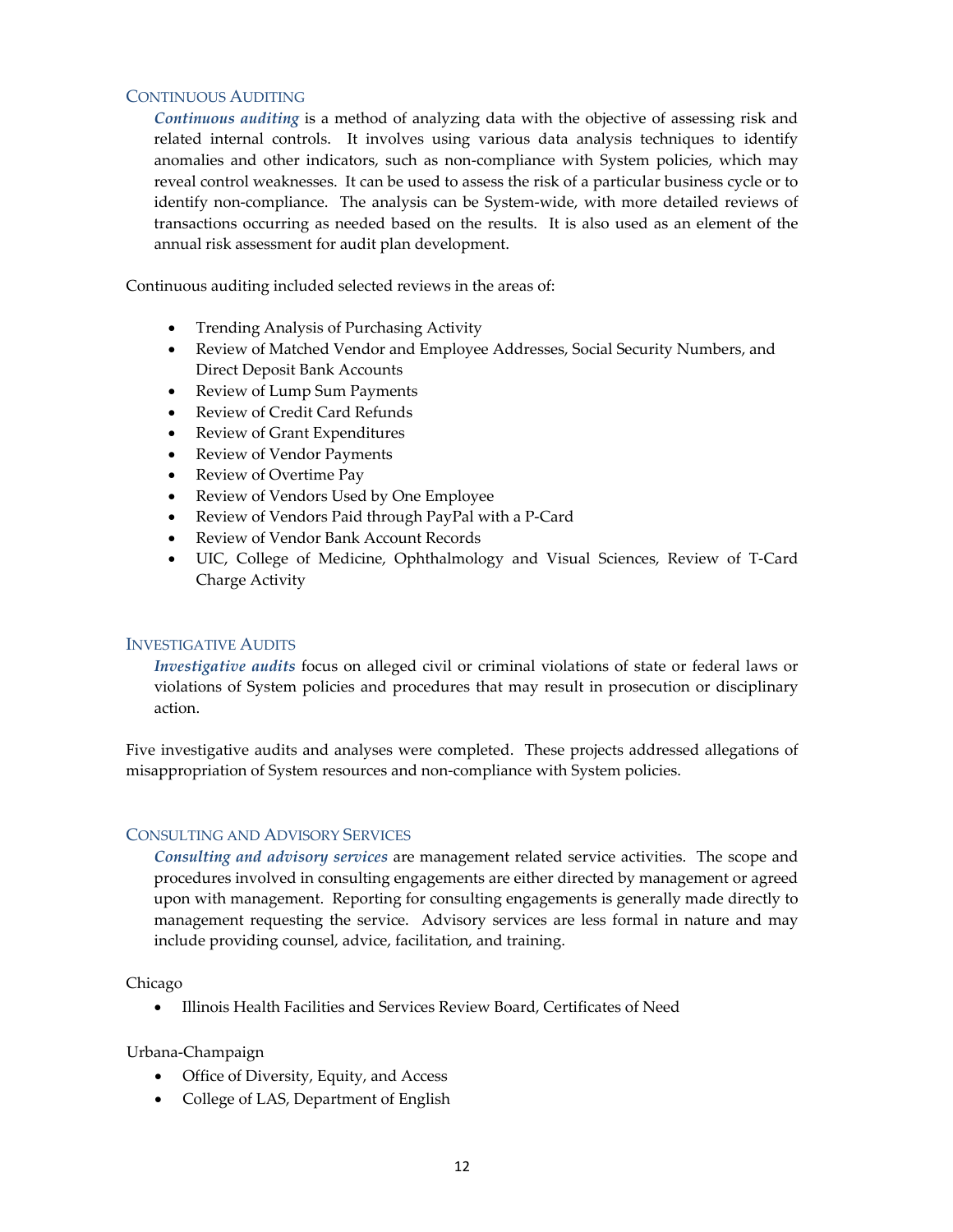- Campus Honors Program
- Champaign‐Urbana Mass Transit District Contract Negotiations Review Consulting
- Division of Intercollegiate Activities, Data Analysis Development for Academic Fraud
- School of Social Work

Additionally, we performed various other consulting, advisory, and training services for System Administration and each University throughout the year. Audit personnel contributed support and advisory services throughout the System by participating in the following:

Audit Leadership

- Audit, Compliance, and ERM Coordination Group
- Business Process Improvement Advisory Group
- President's Management Council
- President's Policy Council
- Senior Executive Risk Management Council
- UA Alignment Implementation Team
- UA Information Technology Leadership Council
- UIC Academic Officers Group
- UIC Compliance Committee
- UIC Information Technology Governance Council, Infrastructure and Security Committee
- UIC Information Technology Governance Council, Risk Assessment Committee
- UIUC Business Managers Group
- UIUC New Deans Council Sessions
- UIUC F&S Rate and Funding Working Group
- University Information Privacy and Security Committee
- University Information Privacy and Security Committee HIPAA Subcommittee
- University Information Privacy and Security Committee Security Subcommittee
- University of Illinois Hospital and Health Science System Compliance Committee
- University Payroll and Benefits Training Initiative Advisory Committee
- University‐wide Compliance Advisory Committee
- 340B Oversight Committee

Audit Staff

- Joint Commission on Accreditation of Healthcare Organizations Committee
- Conflict of Commitment and Interest Procedures Working Group
- UIC Academic Fiscal Officers Group
- UIC Business Officers Group
- UIC Human Resources Advisory Group
- UIC IT Pro Forum Planning Committee
- UIUC Business Managers Group
- UIUC IT Caffeine Break (weekly university IT topic discussion group)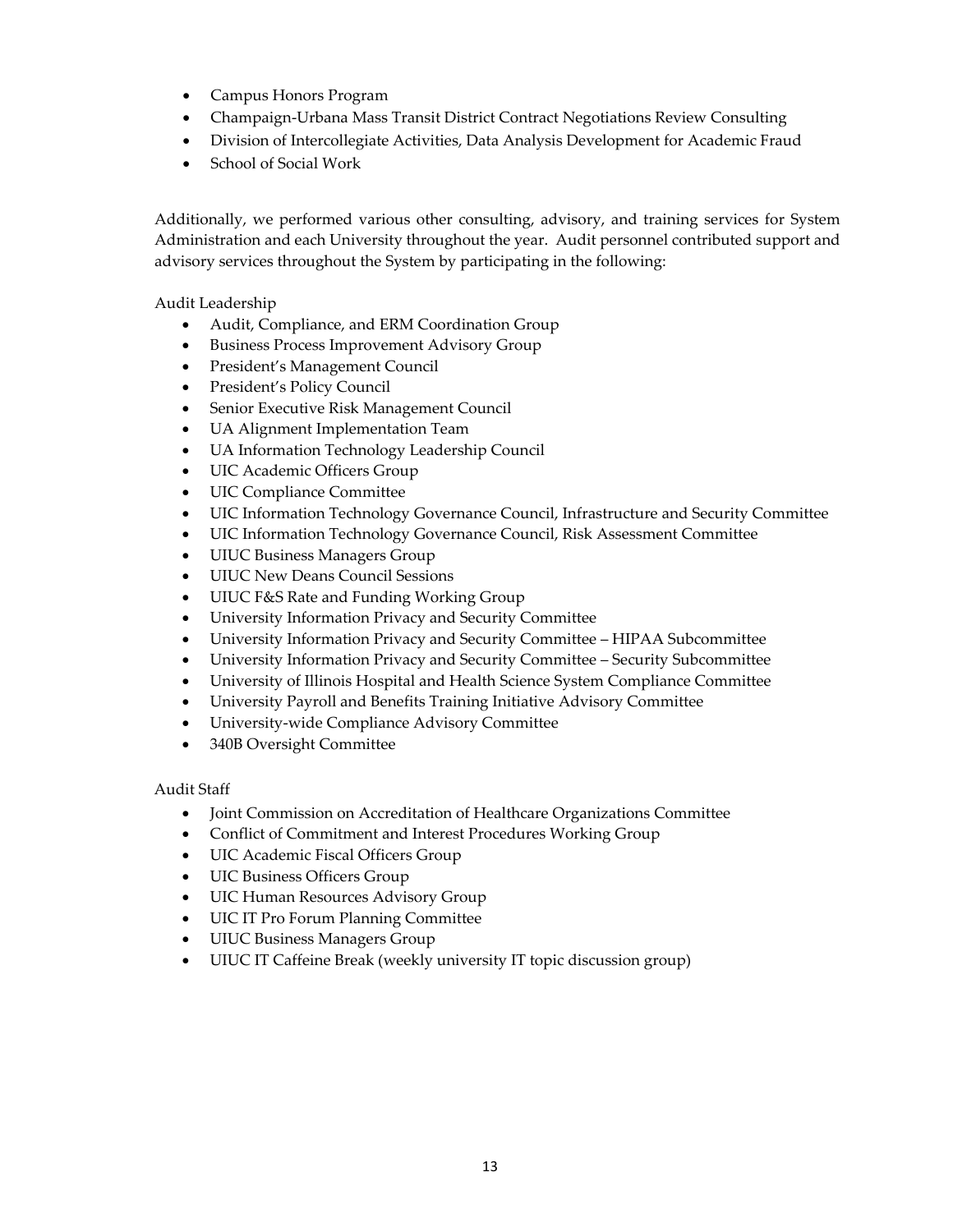#### Internal Audit Charter

*Approved by Audit, Budget, Finance, and Facilities Committee March 6, 2017*

#### **MISSION**

The mission of the Office of University Audits (University Audits) is to provide independent and objective services to protect and strengthen the University System and its related organizations.

#### DEFINITION OF INTERNAL AUDITING

Internal auditing is an independent, objective assurance and consulting activity designed to add value and improve an organization's operations. It helps an organization accomplish its objectives by bringing a systematic, disciplined approach to evaluate and improve the effectiveness of risk management, control, and governance processes.

#### PURPOSE

The purpose of University Audits is to determine whether the University System's control, risk management, and governance processes, as designed and implemented by management, are adequate and functioning to ensure:

- Risks are appropriately identified and managed.
- Interaction with the various governance groups occurs as needed.
- Financial, managerial, and operating information is accurate, reliable, and timely.
- Employee actions are in compliance with University policies and procedures, and applicable laws and regulations.
- Resources are acquired economically, used efficiently, and adequately protected.
- Plans and objectives are achieved.
- Quality and continuous improvement are fostered in the University's control process.
- Significant legislative or regulatory issues impacting the University are recognized and addressed appropriately.

University Audits reports functionally to the President of the University System (President) and The Board of Trustees (BOT) of the University of Illinois through its Audit, Budget, Finance, and Facilities Committee (ABFFC), and administratively to the Comptroller of the Board of Trustees, who is also the Vice President and Chief Financial Officer.

#### INTERNAL AUDITING RESPONSIBILITIES

The Office responsibilities include the following:

● Develop a flexible two-year plan identifying audits scheduled for the pending fiscal year, using an appropriate risk‐based methodology, including any risks or control concerns identified by management, and submit the plan to the President for approval by June 30 of each year.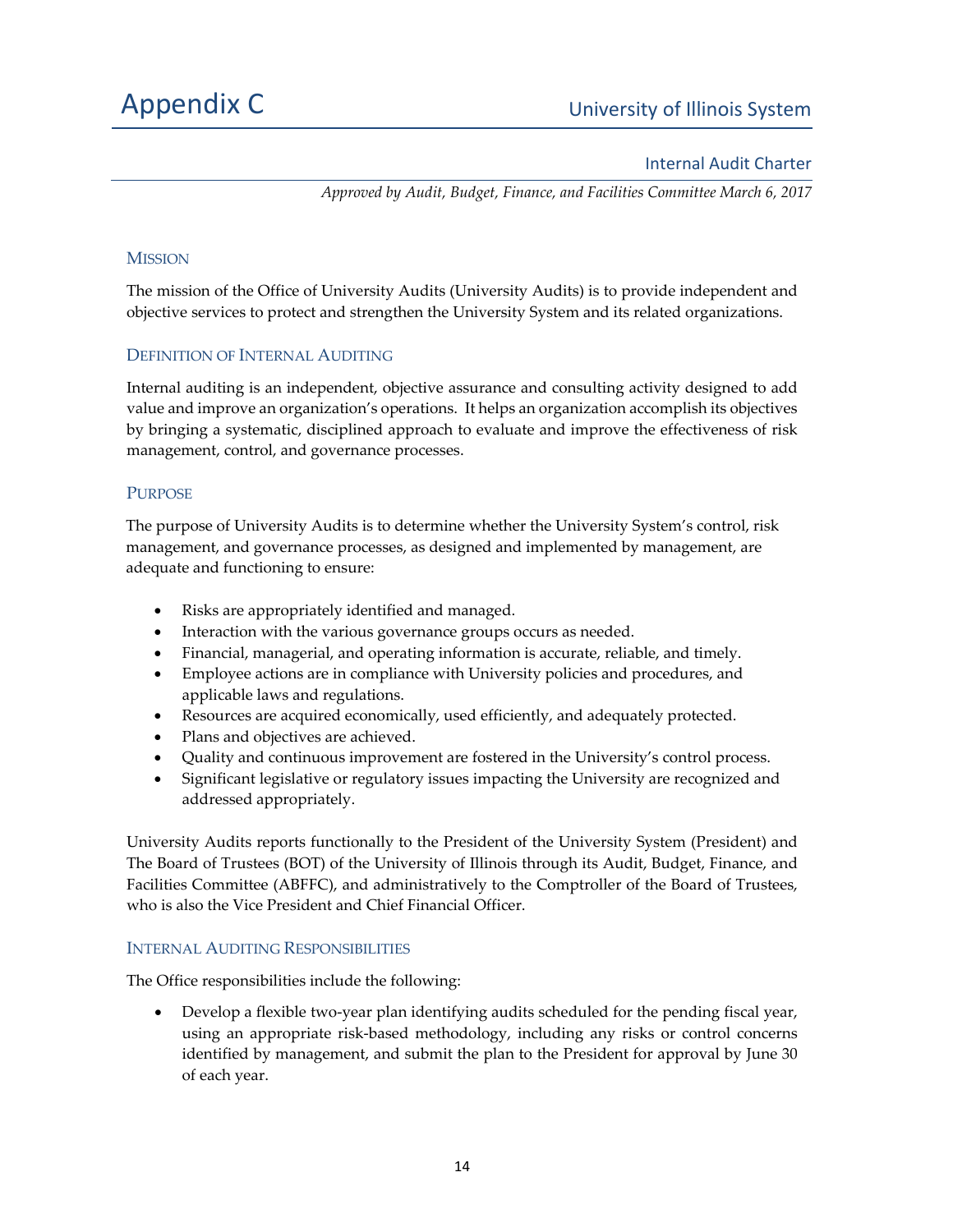- Implement the audit plan, as approved by the President, including as appropriate any special tasks or projects requested by management and the ABFFC.
- Issue periodic reports to the President and Chairman of the ABFFC summarizing results of audit activities.
- Report annually to the ABFFC regarding audit plans, activities, staffing, and the organizational structure.
- Report to the ABFFC and BOT by September 30 of each year the scope and results of audits and the adequacy of management's corrective actions.
- Maintain sufficient knowledge, skills, and experience to meet the requirements of this Charter.
- Assist University management by conducting special services to assist management in meeting its objectives, where appropriate, the nature of which is agreed to with management, and for which University Audits assumes no management responsibility.
- Assist in the investigation of significant suspected fraudulent activities within the institution and notify management and the ABFFC of the results.
- Establish a follow‐up process to monitor and identify whether management actions have been effectively implemented, or senior management has accepted the risk of not taking action.
- Consider the scope of work of the external auditors and regulators as appropriate for the purpose of providing optimal audit coverage to the institution.
- Periodically provide the Internal Audit Charter to the ABFFC for review and approval.

#### **AUTHORITY**

The general scope of audit coverage is University-wide and no function, activity, or unit of the University or a related organization is exempt from audit and review. No officer, administrator, or staff member may interfere with or prohibit internal auditors from examining any University or related organization's record or interviewing any employee or student that the auditors believe necessary to carry out their duties. Additionally, the Executive Director has the authority to audit the accounts of all organizations required to submit financial statements to the University.

In performing their work, internal auditors have neither direct authority over, nor responsibility for, any of the activities reviewed. Internal auditors do not develop and install procedures, prepare records, make management decisions, or engage in any other activity that could be reasonably construed to compromise their independence or impair their objectivity. Therefore, internal audit reviews do not, in any way, substitute for or relieve other University personnel from their assigned responsibilities.

#### PROFESSIONAL STANDARDS

University Audits has the responsibility to carry out its duties as defined by the State of Illinois *Fiscal Control and Internal Auditing Act* (Illinois Compiled Statutes, 30 ILCS 10/1001). Those responsibilities include performing audits in accordance with The Institute of Internal Auditor's *International Professional Practices Framework (IPPF)*, which the State of Illinois Internal Audit Advisory Board has adopted as the standard of performance for all state internal auditors. The IPPF requires mandatory adherence to the Core Principles of the Professional Practice of Internal Auditing, Definition of Internal Auditing, the Code of Ethics, and the Standards.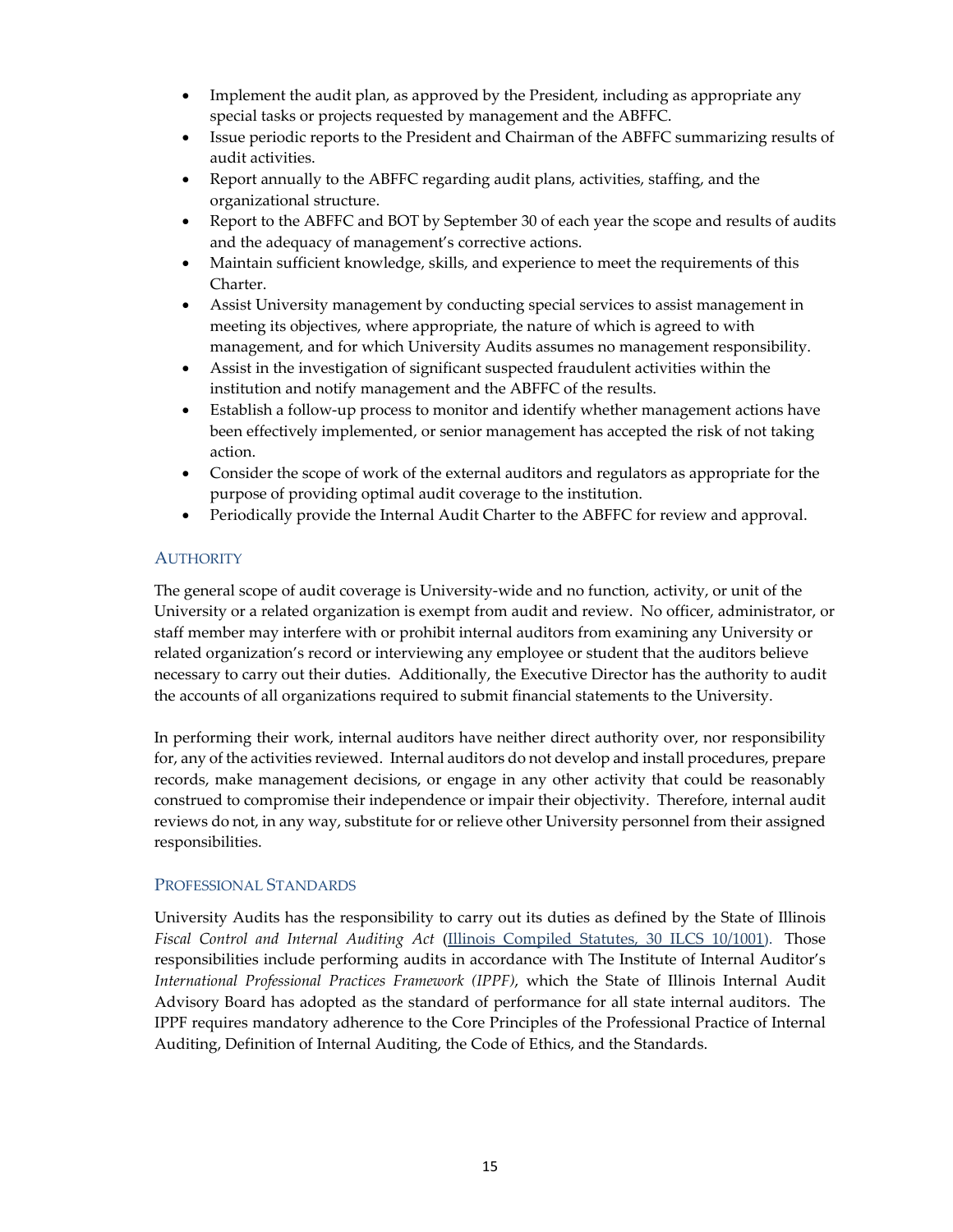### Office of University Audits Strategic Plan Summary

#### MISSION

The mission of the Office of University Audits (Office) is to provide independent and objective services to protect and strengthen the System and its related organizations.

#### **VISION**

Be an innovative driver of positive change while striving to be the premier audit function in higher education.

#### GUIDING VALUES

We perform all that we do with:

- **Objectivity**
- Independence
- Integrity
- Confidence
- Credibility
- Leadership
- Straightforwardness
- Excellence
- Innovation
- Professionalism

#### STRATEGIC GOALS

- 1. The Office will continue to cultivate relationships and understanding through communication with the Board of Trustees and senior leadership of the System.
- 2. Serve as counsel to the Board of Trustees; the Audit, Budget, Finance, and Facilities Committee; management; and other constituents.
- 3. Enhance audit efficiencies and effectiveness.
- 4. Provide a professional, well-trained, and motivated team in the delivery of internal audit services.
- 5. Perform audit activities by utilizing a dynamic comprehensive audit process and plan based on assessed risk, in compliance with IIA Standards.